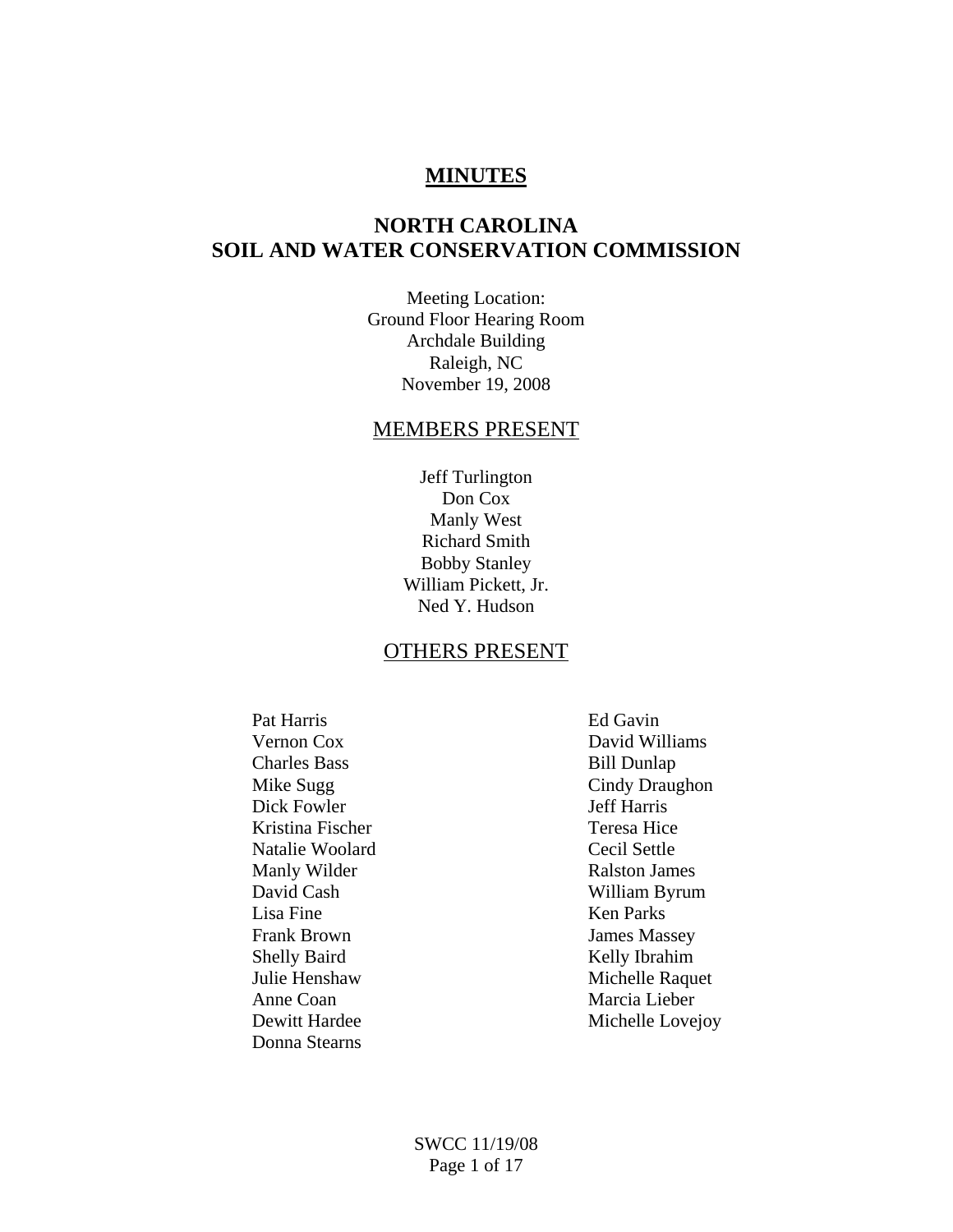# **Summary of Actions Taken by the Commission**

- 1. The following supervisor appointments were **approved:** 
	- J. M. "Jim" Boggs Cleveland SWCD
	- Henry B. Hagwood Granville SWCD
	- Jack Cunningham Greene SWCD
	- Jerry Jones Greene SWCD
	- Nancy Pritchett New Hanover SWCD
	- Patrick Keith Baker Pamlico SWCD
	- Paul W. Marshall Rockingham SWCD
	- Kate Campau Rockingham SWCD
	- Zach Myers Wilkes SWCD
	- Aaron F. Stack Scotland SWCD
	- Gordon Holder Surry SWCD
	- 2. The following supervisors were **approved** for reappointment: (See attachment 9 B- Tab 2 and Tab 4.)
	- 3. The Commission **approved** supervisor contracts for the following:
		- William R. Boaz (Contract #17-2009-009-12) Caswell SWCD Grassed Waterway, Field Borders - \$4,253.
		- Dennis Simmons (Contract #17-2009-017-02) Caswell SWCD Pasture Renovation, Pond Restoration/Repair (Sediment Removal) – \$14,703.
		- Fred Smith (Contract  $#21-2009-019-04$ ) Chowan SWCD -Irrigation Well - \$2,268.
		- Donald Heath (Contract #25-2009-001-09) Craven SWCD Pond Restoration/Repair (Sediment Removal) - \$3,000.
		- Felton Outland (Contract #37-2009-004-04) Gates SWCD Pond Restoration/Repair (Sediment Removal) - \$3,000.
		- Ronnie Burnette (Contract #39-2009-105-13) Granville SWCD Pasture Renovation - \$2,700.
		- James Ferguson (Contract #44-2009-006-05) -Haywood SWCD Well - \$4,606.
		- Samuel Howell (Contract #46-2009-004-04) Hertford SWCD– Cover Crop - \$3,000.
		- James Mason (Contract #46-2009-006-04) Hertford SWCD 3-Year Conservation Tillage - \$15,000.
		- L. M. Brinkley (Contract  $#46-2009-007-04$ ) Hertford SWCD Cover Crop - \$7,500.
		- James Mason (Contract #46-2009-103-04) Hertford SWCD Conservation Irrigation Conversion - \$7,029.

SWCC 11/19/08 Page 2 of 17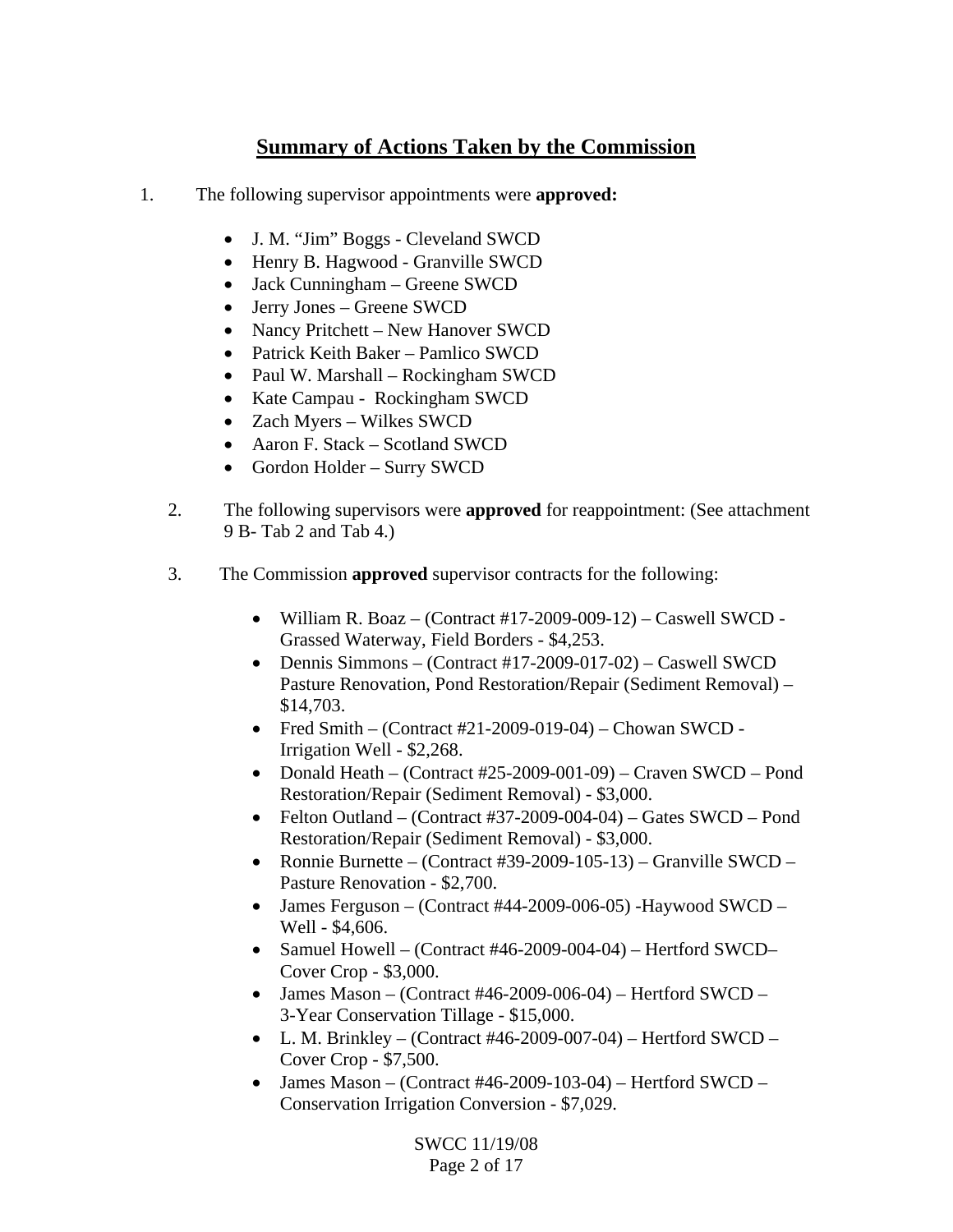- John Langdon (Contract  $#51-2009-031-09$ ) –Johnston SWCD Pond Restoration/Repair (Sediment Removal)- \$3,000.
- M. Jeffrey Harris (Contract 58-2009-017-12) Martin SWCD Pond Restoration/Repair (Sediment Removal).
- William Freeman (Contract #64-2009-008-13) Nash SWCD Pasture Renovation - \$2,835.
- William Freeman (Contract #64-2009-046-13) –Nash SWCD Cropland Conversion –Grass -\$1,868.
- Willie R. Justice (Contract #67-2009-003-15) Onslow SWCD Well -\$2,950.
- Eugene C. Berryhill (Contract #73-2009-009-12) Person SWCD Grassed Waterway, Field Borders - \$8,428.
- Cal Berryhill (Contract #73-2009-015-08) Person SWCD Field Border - \$659.
- Dewalt Koone (Contract #81-2009-038-01) Rutherford SWCD Pasture Renovation - \$5,850.
- Herman Collier (Contract #93-2009-012-13) Warren SWCD Cover Crop - \$2,404.
- Herman Collier (Contract #93-2009-010-13) Warren SWCD Cover Crop - \$1,186.
- Herman Collier (Contract #93-2009-011-13) Warren SWCD Cover Crop - \$572.
- Herman Collier (Contract #93-2009-419-13) Warren SWCD Pasture Renovation – \$2,500.
- Herman Collier (Contract #96-2009-024-09) Warren SWCD Pasture Renovation - \$2,500.
- Ronald W. Parks (Contract #96-2009-024-09 Wayne SWCD Cropland Conversion – Grass - \$7,126.
- Ronald W. Parks (Contract #96-2009-031-09) Wayne SWCD Pasture Renovation - \$2,280.
- 4. The Commission **approved** the District Employee CCAP Job Approval Authority Requests.
- 5. The Commission **approved** the CCAP Average Cost List changes.
- 6. The Commission **approved** the revision of Commission policy regarding setbacks for CCAP.
- 7. The Commission **approved** the Wake SWCD request for exception to Commission policy on Cistern Sizing.
- 8. The Commission **approved** the request for ACSP Contract of Government Owned Land – Rowan SWCD.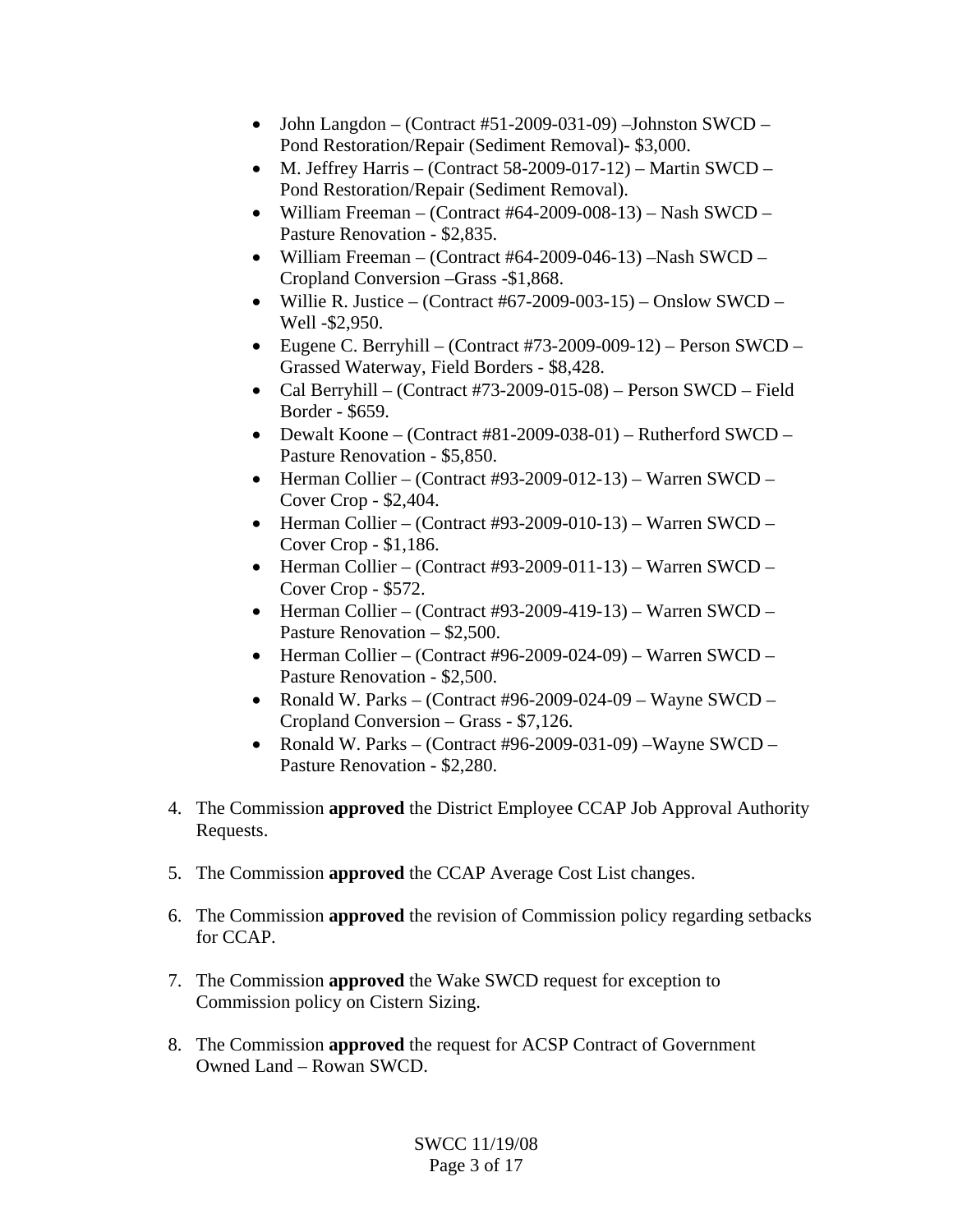- 9. The Commission **approved** the appointments of members to the Local Advisory Committees for Neuse and Tar Pamlico Basins.
- 10. The Commission **approved** the TRC recommendations for modifications to the land smoothing cost share practice.
- 11. The Commission **approved** the TRC recommendations for the modifications to the Conservation Irrigation Conversion practice that would clarify the location and purpose for the flow meter.
- 12. The Commission **approved** the TRC recommendations to all cost share practices involving tree planting, cropland conversion, pastureland conversion to trees, riparian buffer, and wetland restoration system.
- 13. The Commission **approved** the request of ACSP to temporarily suspend any new SWCDs from receiving delegation authority.
- 14. The Commission **approved** ACSP Contract #13-09-900-16/07CT05-1 for Louis Suther of Cabarrus County

## **Preliminary Items**

The November 19, 2008 meeting of the North Carolina Soil and Water Conservation Commission was held in the Ground Floor Hearing Room of the Archdale Building, 512 N. Salisbury Street, Raleigh, NC.

Chairman Jeff Turlington charged the Commission members to declare any conflict of interest or appearance of conflict of interest that may exist for agenda items to be considered by the Commission as mandated by Executive Order Number One. None were noted.

Chairman Turlington called the meeting to order. He welcomed everyone to the Commission meeting.

# **Approval of Agenda**

Chairman Turlington stated that two items had been added to the revised agenda. Item #17 – Request for ACSP Delegation Authority and #18 – Request for Approval of EEP Project for Cabarrus Supervisor. Mr. Ned Hudson said that #9 –B, the Reappointment of Supervisor's Table, Tabs 3, 5, and 6, needed to be handled separately from the Consent Agenda.

Commissioner Richard Smith offered a motion to approve the revised agenda as amended with Commissioner Manly West, providing a second. The motion carried.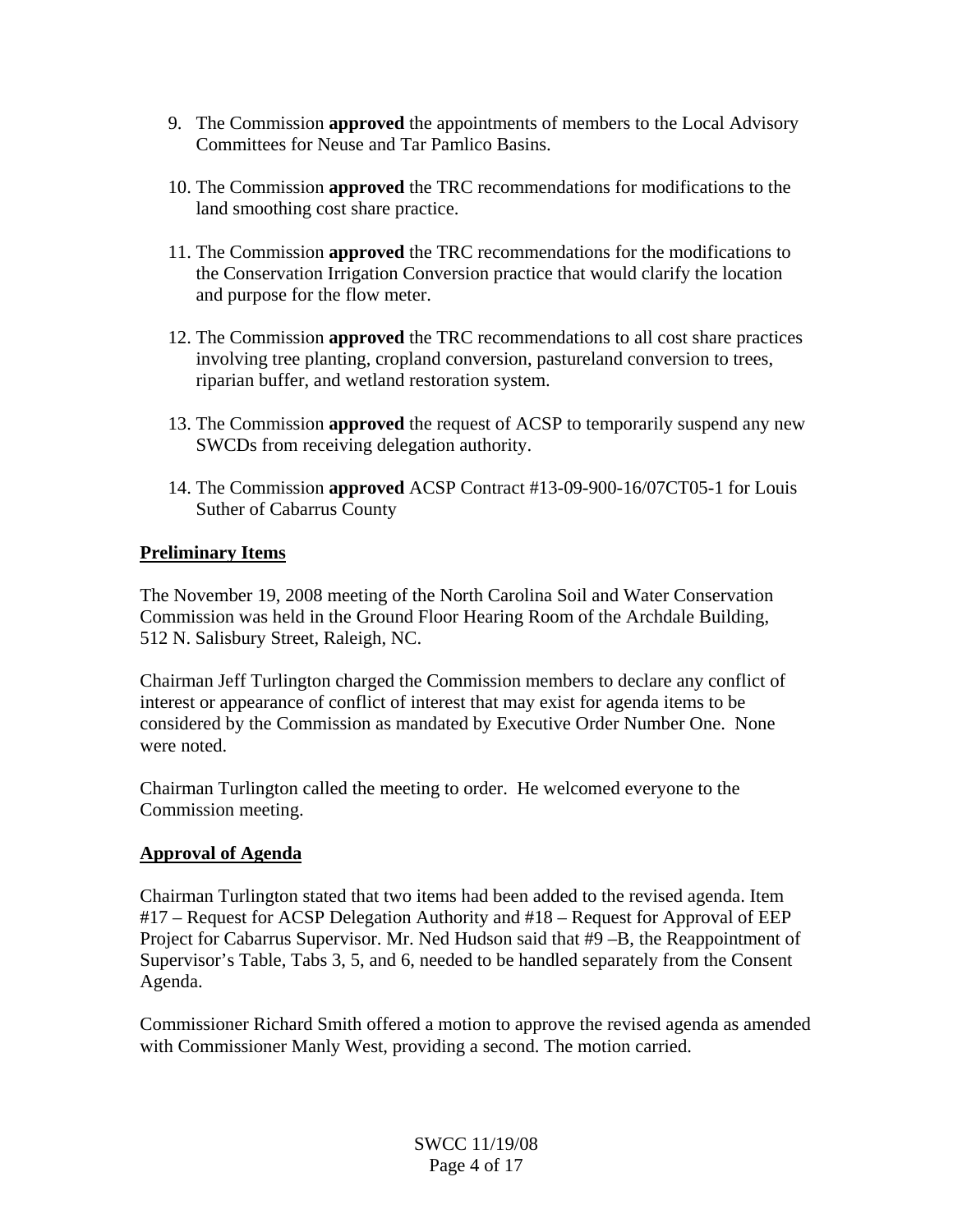## **Approval of Minutes**

## **September 17, 2008 Minutes**

The September 17, 2008 minutes were amended on the following item:

• Page 14 – Amendment to TRC recommendation to #2 (Prescribed Grazing with Cost Share for Cross Fencing). Mr. Manly West made a motion to delete the time factor of 3-years instead of deleting a lifetime cap of \$15,000 as was written in the minutes.

Commissioner Manly West made a motion to approve the minutes of September 17, 2008 as amended. Commissioner Ned Hudson provided a second, and the motion carried.

## **October 14, 2008 Teleconference Minutes**

The October 14, 2008 Teleconference Minutes were amended as follows:

• Page 3 – Proposed Monitoring Rule for Livestock Operations –  $4<sup>th</sup>$  paragraph should read:

A motion was made by Commissioner Don Cox that the Commission not send the letter that was presented by Director Pat Harris to the EMC regarding monitoring rules. Motion died due to lack of a second.

Commissioner Ned Hudson offered a motion that the October 14, 2008 minutes be approved as amended. Commissioner Manly West provided a second and the motion carried.

Chairman Turlington welcomed everyone and asked that they introduce themselves.

## **INFORMATIONAL ITEMS**

## **Division Report**

Division Director Pat Harris reported that the Division Overview Document had been given to the Commission members at the work session. She noted the following items were included in the document:

- \$48.5 million in non-state funds have been leveraged by state investments.
- Vacancies
	- Deputy Director awaiting Beacon Clearance
	- Administrative Secretary II  $2<sup>nd</sup>$  posting closed
	- 319 Coordinator currently posted
	- Operation Review Supervisor filled by Danny Edwards
- FY08 Annual Report –not completed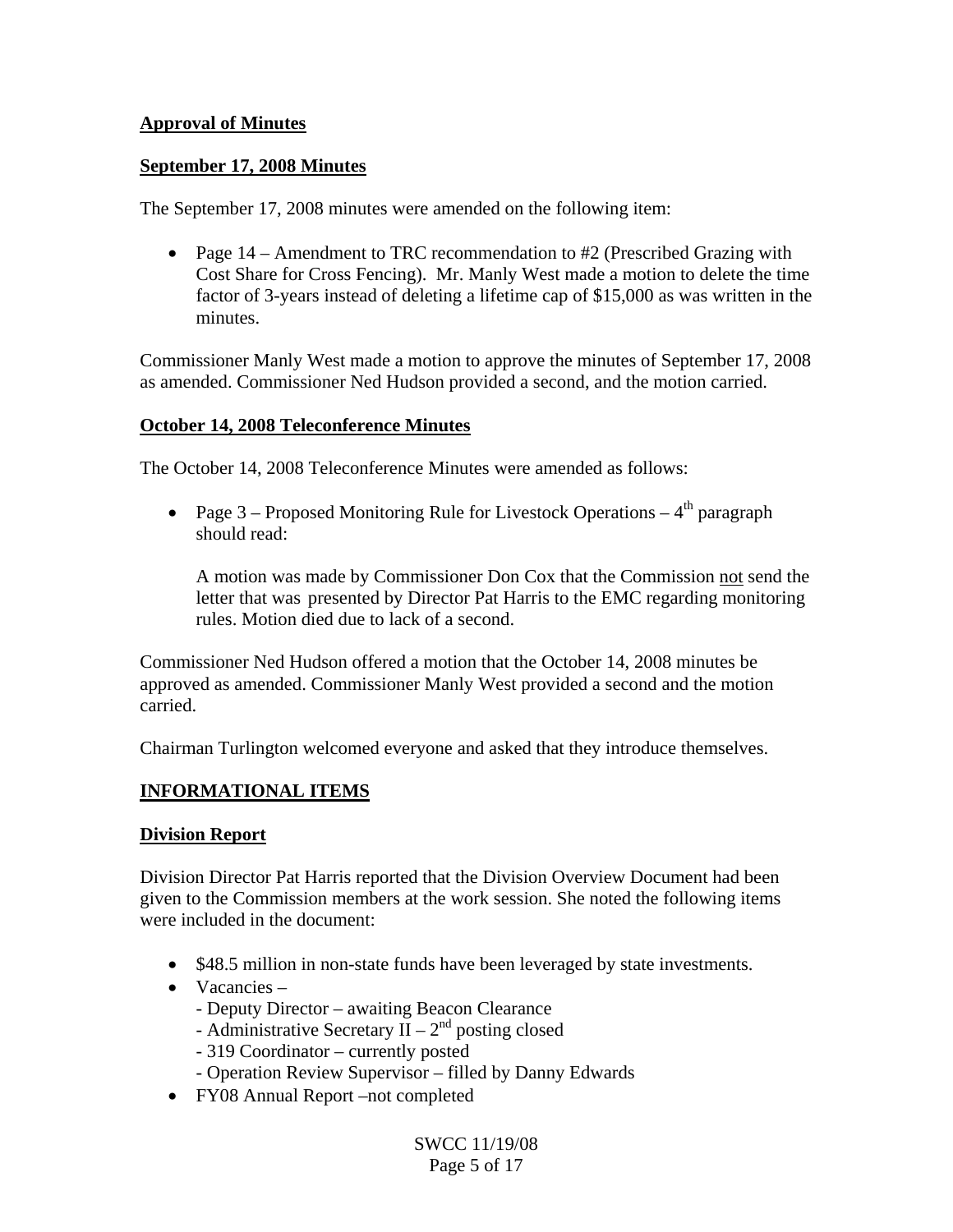- 2008 Fall Update
- Summary of DSWC Programs
- EPA Success Stories of NC for Neuse and Mills Rivers
- Education and Outreach
- SWC Commission calendar
- DSWC Staff Directory
- One page District Directory brochure

Ms. Harris stated that on November 6, 2008 Governor Easley reported a projected \$1.6 billion shortfall and directed state agencies to revert 5% of their budgets to balance the shortfall.

She reported that the Agriculture Task Force meeting would be held at 1:30 pm today in the Ground Floor Hearing Room.

Ms. Harris reported on the Goose Creek Watershed in Mecklenburg and Union Counties. It is habitat to the endangered Carolina Heelsplitter mussel. A public hearing report for the adoption of rules was presented to the Environmental Management Commission (EMC). Recommendations included buffers that are significantly larger at 100 foot along streams and increased to 200 feet along streams in the 100-year flood plain.

Ms. Harris reported the following activities of the District Operations section:

- Five Working Land Easement Programs were held across the state. Cecil Settle, Jerry Dorsett and Michelle Lovejoy coordinated these programs.
- Fall Area Meetings were held with the last one scheduled for this week. Supervisor attendance ranged from 30-50%.
- NCASWCD Annual Meeting scheduled for January 4-6, 2009 at the Sheraton Imperial Hotel in RTP. Online registration is working out very well.
- District Supervisor Leadership Initiative headed up by the hard work of Bobby Stanley, Ned Hudson and Dick Fowler.
- 2009 Envirothon is moving forward with the work of Bruce Miller, Steve Bennett and the Envirothon Committee.

## **Monitoring Petition Update**

Mr. Vernon Cox gave an update of the Monitoring Petition. A letter was sent to the EMC Chairman Steven Smith from SWCC Chairman Turlington regarding proposed monitoring rules for permitted animal operations. A meeting was arranged and held on November 6 with the expressed purpose of discussing concerns regarding the proposed rules.

Mr. Cox stated that the meeting began with Chairman Turlington's expressing his appreciation for the opportunity to meet with Chairman Smith. He gave some background regarding the report that was presented to the Commission. Mr. Cox led the discussion regarding the issues and concerns expressed in the report. He explained the mission of the

> SWCC 11/19/08 Page 6 of 17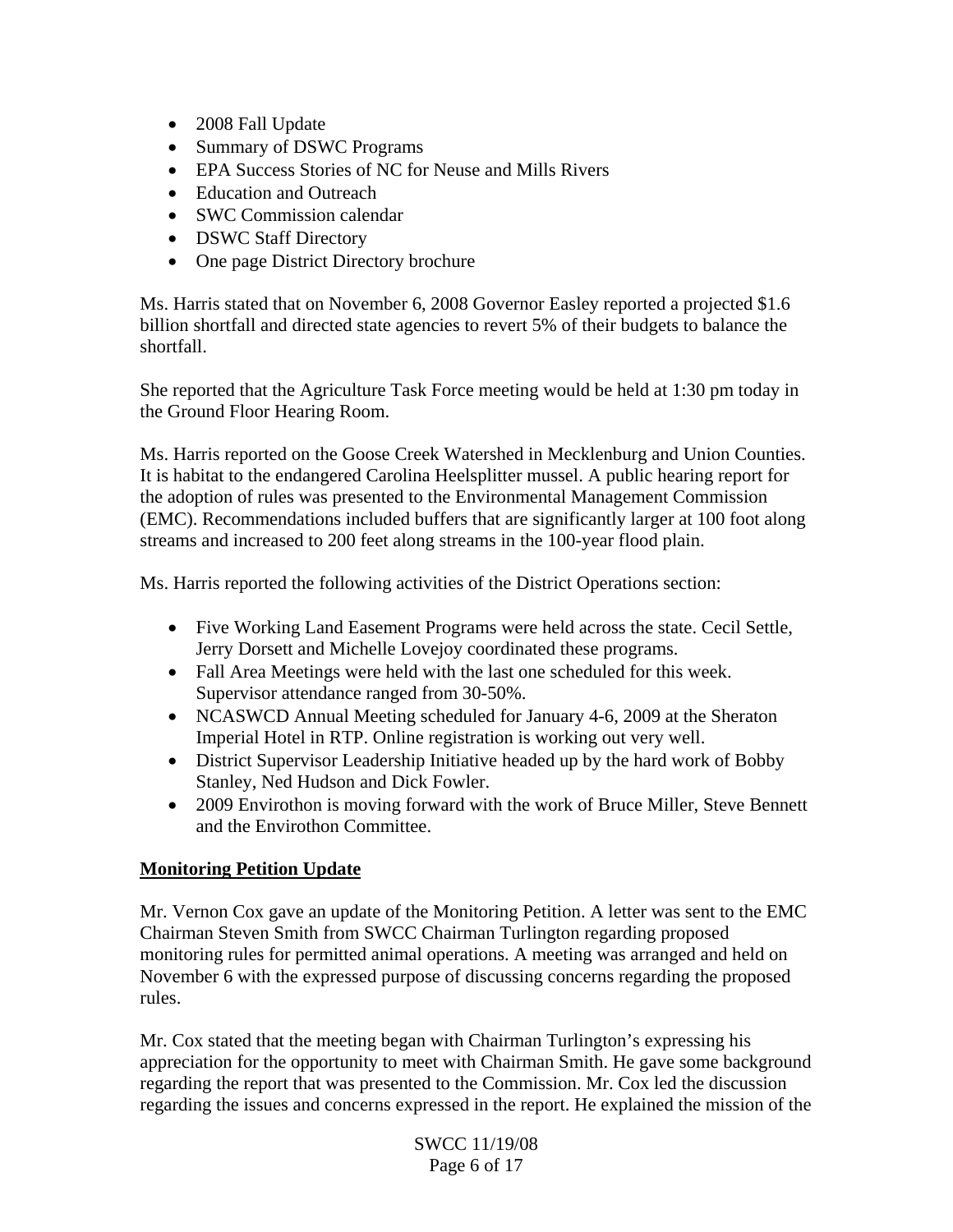SWCC and the Division, the purpose of the Ag Task Force and the process by which the issues in the report came before the Commission.

Mr. Cox stated that some fundamental questions about any proposed rule, regulation, or statute need to be asked. (See Attachment 4B.)

Mr. Cox stated this was a good meeting and that Chairman Smith seemed to understand the concerns of the Commission. Chairman Smith encouraged the Soil and Water Commission to continue to work through this process and get its perspective on the record.

Mr. Cox reported that on November 13, the EMC did approve publishing the draft rules in the NC Register and public comments would be received on the proposed rules around January or February of 2009.

## **NRCS Report**

Mr. Mike Sugg presented the NRCS report noting the following items:

- $$764,812 2009$  funds allocated for Wildlife Habitat Incentive Program (WHIP)
- \$12,180,386 2009 funds allocated for Environmental Quality Incentive Program (EQIP)
- WHIP and EQIP will set aside funds for the Cooperative Conservation Partnership Initiative (CCPI).
- Wetland Reserve Program (WRP) enrolled 3,500 acres in 2008. North Carolina helped the WRP Program reach its goal of 2 million acres enrolled nationally.
- \$1,948,771 2009 funds allocated for the Farm and Ranchland Protection Program (FRPP).
- Conservation Stewardship Program (CSIP) is a new program for 2009.
- Richard Coombe, Regional Assistant Chief-East, has announced his resignation effective December 6, 2008. Harry Slawter will serve as Acting Regional Assistant Chief-East.
- Implementation of the NRCS Restructuring Plan is continuing and should be fully implemented by the end of 2009.
- Sixteen temporary, part-time technical employees are being hired and will provide support staff in 16 field offices across the state. The employees are Agricultural Conservation Experienced Services (ACES) which is a pilot program authorized through the new Farm Bill.
- Security ID cards called Line Pass cards will be issued to all persons accessing Government computer networks.
- Beginning in FY 2009, ITS has implemented a per seat charge for services. Currently the seat fee is expected to be \$3,000-\$3500 annually per computer. NRCS has agreed to pay this fee for all computers connected to the network.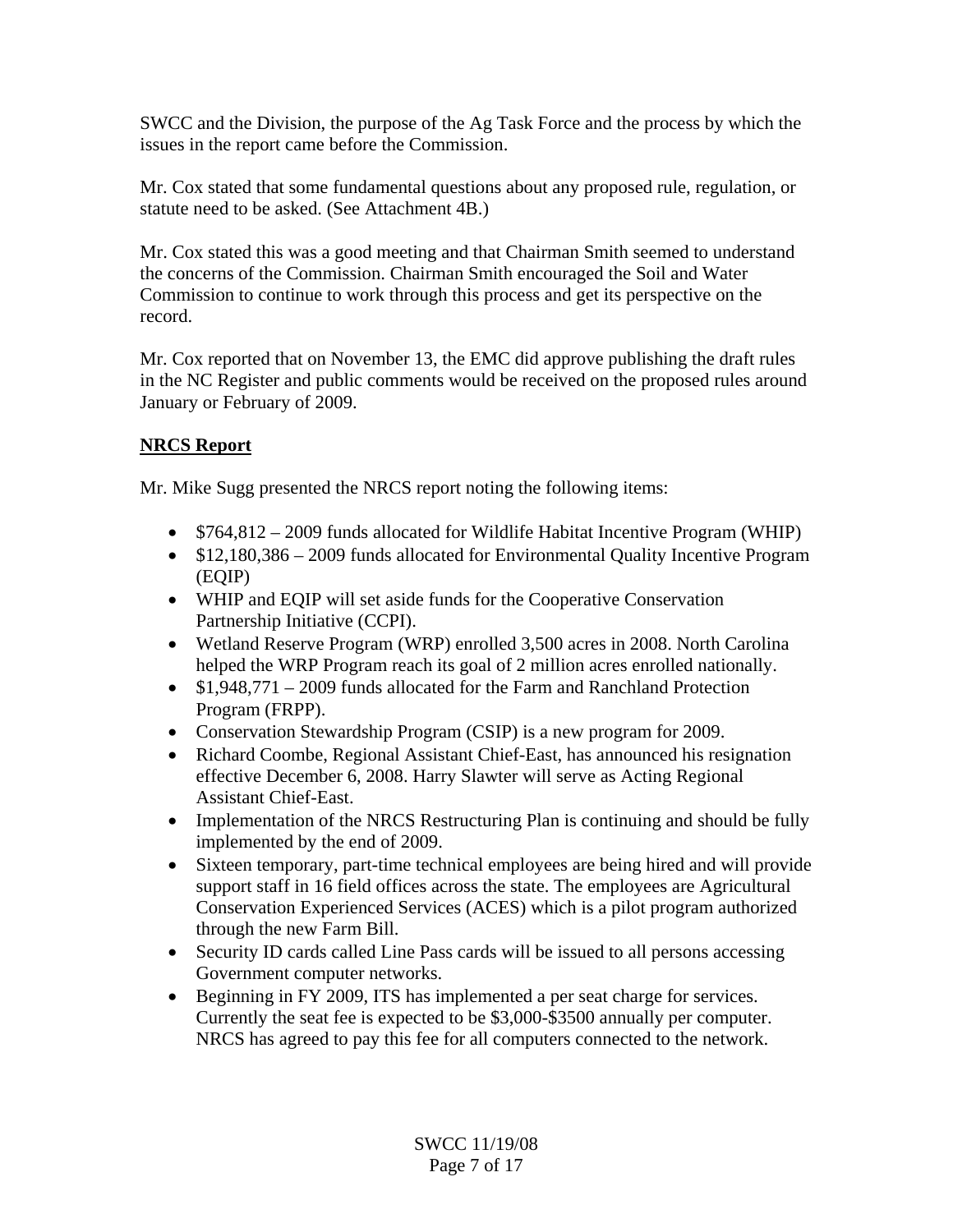## **The Association Report**

Commissioner Bobby Stanley stated that his theme for 2008 has been "Moving forward – Conservation for the Future" and he felt that the 96 districts in the state were indeed moving forward.

Commissioner Stanley noted that the following activities were worthy of note:

- Supervisor Bill Hart and Dick Fowler have spent considerable time working on the Association By-Laws and Articles of Association. Both documents will be distributed to the entire membership 30 days prior to the Annual Meeting.
- Key changes include:
	- (1) Allowance for an administrative officer position.
	- (2) Allowance for non-voting membership in the Association.
	- (3) Clarification of procedures when vacancies occur within Association officers.
	- (4) Allowing a designee to act for an Area Chairman on the Executive

Committee in the event the Area Chairman is unable to participate.

• Annual Meeting to be held January 4-6, 2009 at the Sheraton Imperial Hotel, RTP. Key speakers on Monday will be DENR Secretary Bill Ross, Agriculture Commissioner Steve Troxler, Farm Bureau President Larry Wooten, and DENR Assistant Secretary Manly Wilder.

 Key Speakers for Tuesday include: NACD President John Redding, NRCS Deputy Chief Tom Christensen, and Senior General Counsel to the Association of County Commissioners Paul Meyer.

- Presentations will be made at the Annual Meeting by two or three Association Executive Directors from Georgia, Tennessee, and Pennsylvania with a moderated questions and answer period to follow.
- Commissioner Ned Hudson and Commissioner Stanley have begun a Leadership Initiative where 13 Association past presidents have been asked to identify one or two supervisors who have leadership potential within the Association. The past presidents will serve as mentors to these individuals during the next few years.
- A vote was made on November 3, 2008 by the Executive Committee to make a commitment for funding for an Executive Director. The Soil and Water Foundation will be helping to fund this position assuming a minimum commitment by the Association of \$15,000 can be obtained by May 1, 2009. Each district has been asked to give a donation of \$1,000, and \$50 by each supervisor to meet the \$15,000 commitment.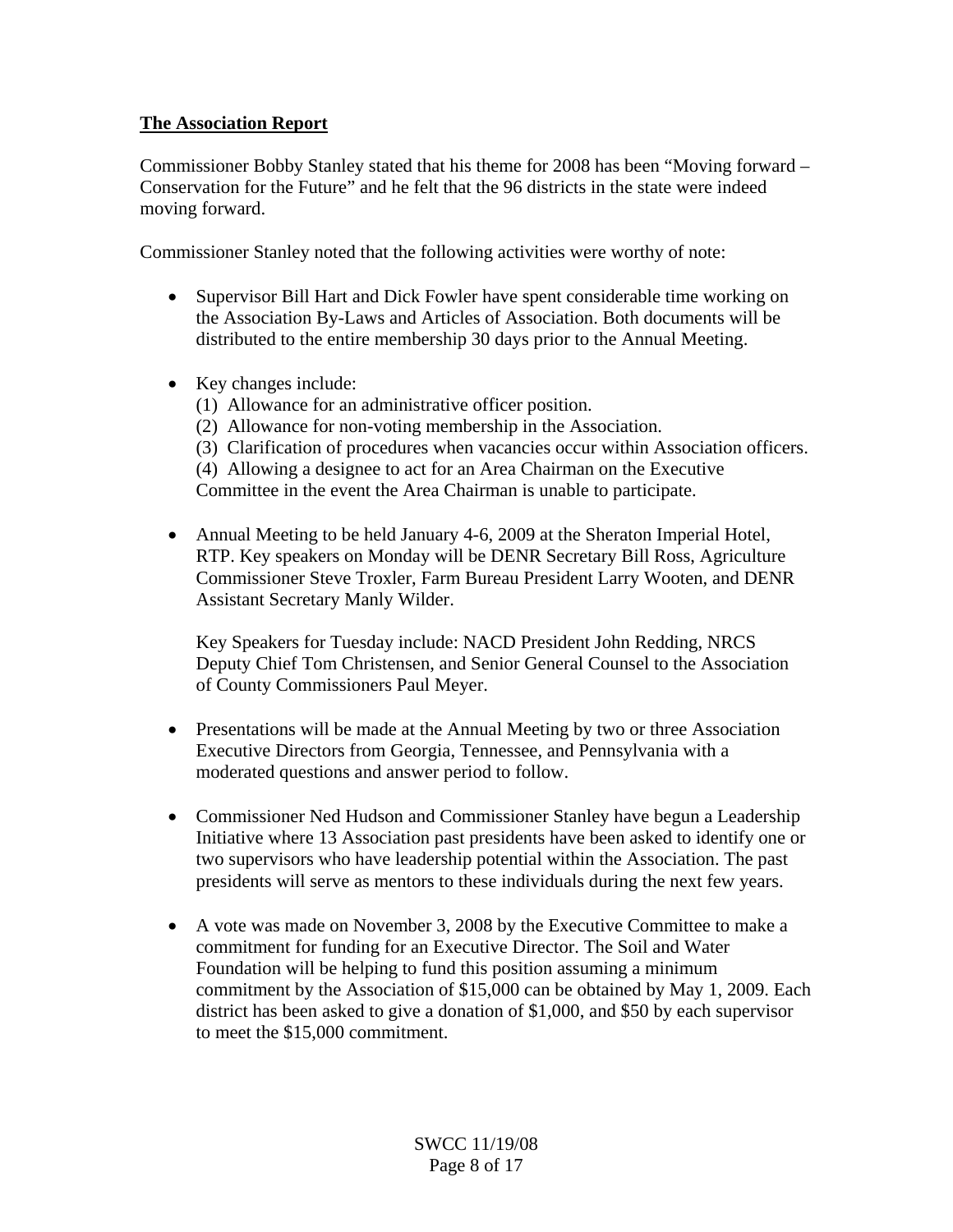## **CREP Report**

Ms. Natalie Woolard presented an update on CREP and talked about the following areas:

- 32,000 acres enrolled in CREP
- 78% of the 32,000 acres are enrolled in easements
- 880 stream miles protected in North Carolina
- May  $1<sup>st</sup>$  CREP expansion was from the Yadkin Pee Dee River East.
- Enrollment has been slow this year due to the economy in general.
- NRCS is supporting CREP by hosting trainings that show districts what makes a good CREP site.
- Current enrollments are for easements
- More enrollments are for permanent easements
- **55.2 million was reverted back to Clean Water Management Trust Fund due** to budget cuts
- 2009 is the  $10^{th}$  Anniversary of CREP.

## **Neuse and Tar Pamlico Nutrient Strategy Reports**

Ms. Kelly Ibrahim reported on the Neuse and Tar Pamlico basins.

The Neuse Basin and the Tar-Pamlico Basin Oversight Committee (BOC) received and approved the crop year 2007 annual reports estimating progress from the fourteen Local Advisory Committees (LACs) operating under the Tar-Pamlico Agriculture Rule.

For the Neuse Basin, agriculture achieved an estimated 39% nitrogen reduction compared to the 1991-1995 baseline. This reduction continues to exceed the rule-mandated 30% reduction. This represents a 6% decrease in nitrogen reduction as compared to the 45% nitrogen reduction reported for 2006. This decrease in nitrogen reduction is largely attributed to an increase in corn production in the basin, as well as, an increase in nitrogen application for corn.

For the Tar-Pamlico, agriculture achieved an estimated 44% reduction in nitrogen loss compared to the 1991 baseline, which exceeds the rule-mandated 30% reduction. This represents a 1% increase in nitrogen loss reduction compared to the 43% nitrogen loss reduction reported in crop year 2006. The contribution of fertilization management and the installation of best management practices (BMPs) are significant factors in the reported reduction.

Ms. Ibrahim presented Tables and Graphs for the Neuse and Tar Pamlico Basins. (See attachments #8-A1 and #8-B1.)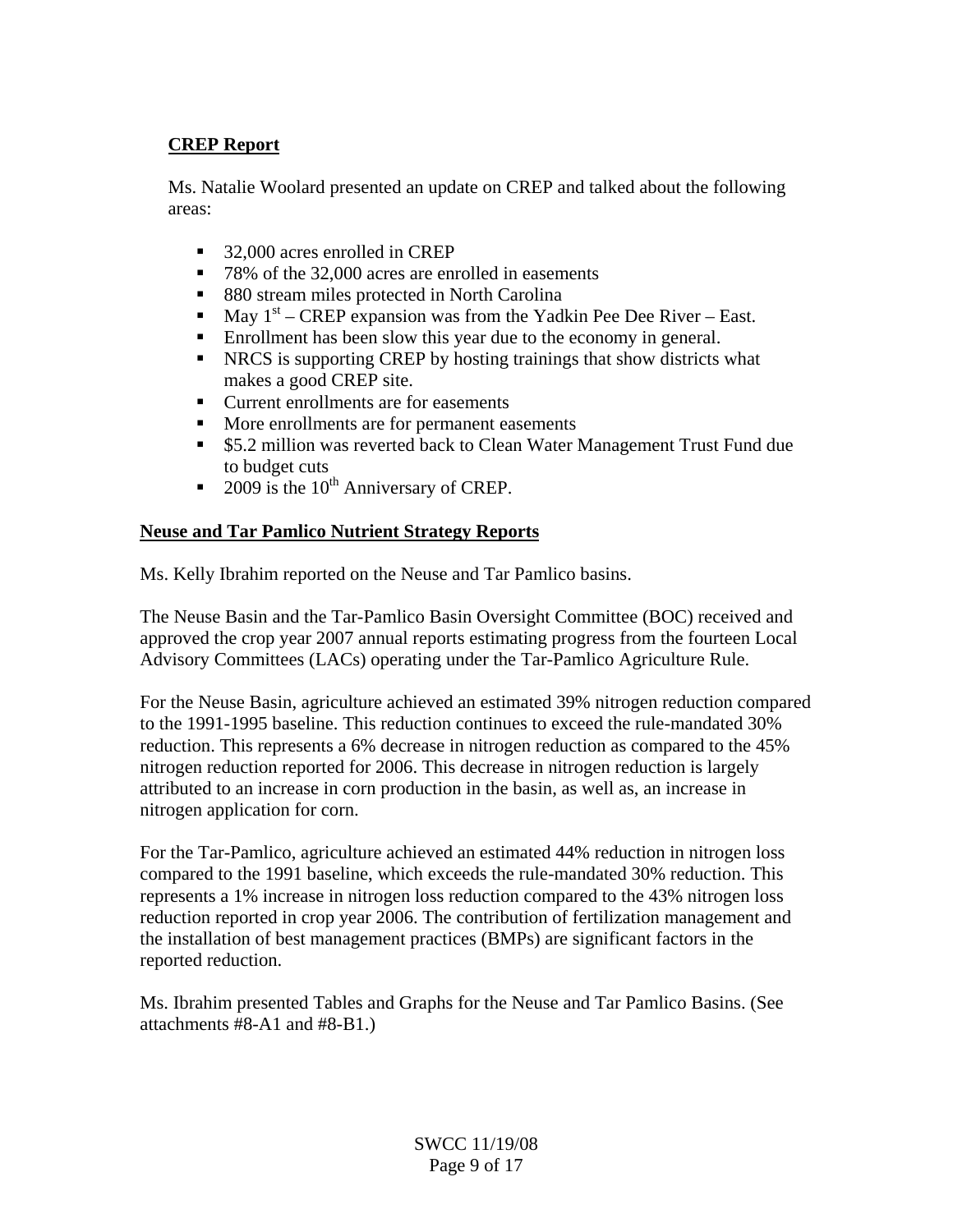# **ACTION ITEMS**

## **Consent Agenda**

Commissioner Ned Hudson made a motion to approve the Consent Agenda. Commissioner Bill Pickett provided a second, and the motion carried.

## **Nomination of Supervisors**

The following supervisors were approved for appointment:

- Mr. J. M. "Jim" Boggs filling the expired term of Roy D. Dedmon of Cleveland SWCD.
- Mr. Henry B. Hagwood filling the expired term of Burley B. Adcock of Granville SWCD.
- Mr. Jack Cunningham filling the un-expired term of Jerry Jones of Greene SWCD.
- Mr. Jerry Jones filling the expired term of Jack Cunningham of Greene SWCD.
- Ms. Nancy Pritchett filling the expired term of Durwood Baggett of New Hanover SWCD.
- Mr. Patrick Keith Baker filling the expired term of L. Reginald Caroon of Pamlico SWCD.
- Mr. Paul W. Marshall filling the un-expired term of Kate Campau of Rockingham SWCD.
- Ms. Kate Campau filling the expired term of Bob Stanfield of Rockingham SWCD.
- **Mr.** Zach Myers filling the expired term of R. Dwayne Myers of Wilkes SWCD.
- Mr. Aaron F. Stack filling the expired term of Haynes Stone of Scotland SWCD.
- Mr. Gordon Holder filling the expired term of Ted Holyfield of Surry SWCD.

# **Reappointment of Supervisors**

.

Mr. David Cash presented the 2008 Reappointment of Supervisors. Sixty-six supervisors were reappointed and listed under Tab 2 and Tab 4.

Chairman Turlington stated that Table 3, 5, and 6 would be reviewed at the March 2009 Commission meeting. (See Attachment 9B.)

Commissioner Manly West made a motion that Table 3, 5, and 6 be heard at the March 2009 Commission meeting in order that the reappointees be given a chance to attend Supervisor Training. Commissioner Bobby Stanley provided a second, and the motion carried.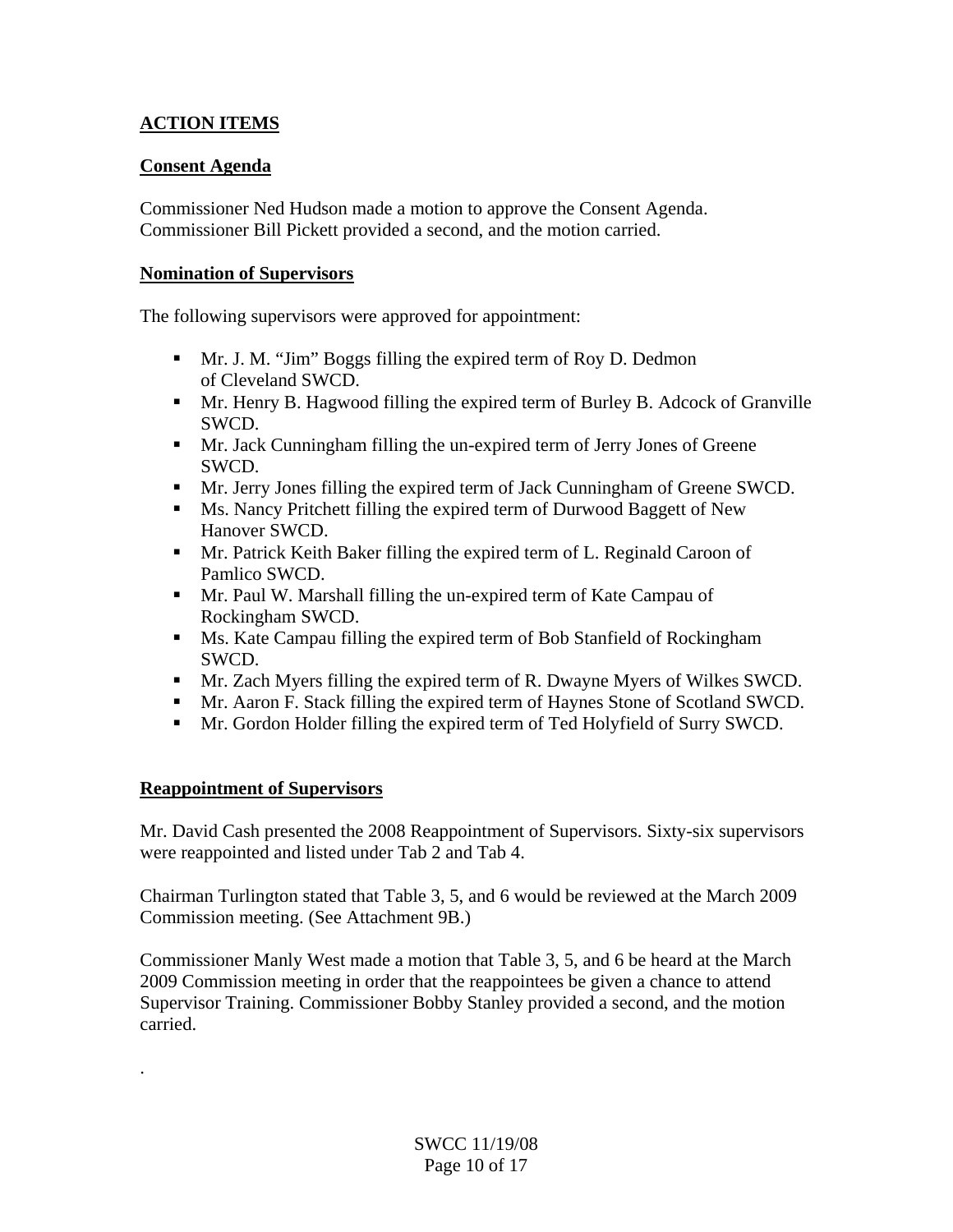## **Approval of Supervisor Contracts**

Ms. Michelle Raquet presented the following approved supervisor contracts.

- William R. Boaz (Contract  $\#17$ -2009-009-12) Caswell SWCD -Grassed Waterway, Field Borders - \$4,253.
- Dennis Simmons (Contract #17-2009-017-02) Caswell SWCD Pasture Renovation, Pond Restoration/Repair (Sediment Removal) – \$14,703.
- Fred Smith (Contract  $#21-2009-019-04$ ) Chowan SWCD -Irrigation Well - \$2,268.
- Donald Heath (Contract #25-2009-001-09) Craven SWCD Pond Restoration/Repair (Sediment Removal) - \$3,000.
- Felton Outland (Contract #37-2009-004-04) Gates SWCD Pond Restoration/Repair (Sediment Removal) - \$3,000.
- Ronnie Burnette (Contract #39-2009-105-13) Granville SWCD Pasture Renovation - \$2,700.
- James Ferguson (Contract #44-2009-006-05) -Haywood SWCD Well - \$4,606.
- Samuel Howell (Contract #46-2009-004-04) Hertford SWCD– Cover Crop - \$3,000.
- James Mason (Contract #46-2009-006-04) Hertford SWCD 3-Year Conservation Tillage - \$15,000.
- L. M. Brinkley (Contract  $#46-2009-007-04$ ) Hertford SWCD Cover Crop - \$7,500.
- James Mason (Contract #46-2009-103-04) Hertford SWCD Conservation Irrigation Conversion - \$7,029.
- John Langdon (Contract #51-2009-031-09) –Johnston SWCD Pond Restoration/Repair (Sediment Removal)- \$3,000.
- M. Jeffrey Harris (Contract 58-2009-017-12) Martin SWCD Pond Restoration/Repair (Sediment Removal).
- William Freeman (Contract #64-2009-008-13) Nash SWCD Pasture Renovation - \$2,835.
- William Freeman (Contract #64-2009-046-13) –Nash SWCD Cropland Conversion –Grass -\$1,868.
- Willie R. Justice (Contract #67-2009-003-15) Onslow SWCD Well -\$2,950.
- Eugene C. Berryhill (Contract #73-2009-009-12) Person SWCD Grassed Waterway, Field Borders - \$8,428.
- Cal Berryhill (Contract #73-2009-015-08) Person SWCD Field Border - \$659.
- Dewalt Koone (Contract #81-2009-038-01) Rutherford SWCD Pasture Renovation - \$5,850.
- Herman Collier (Contract #93-2009-012-13) Warren SWCD Cover Crop - \$2,404.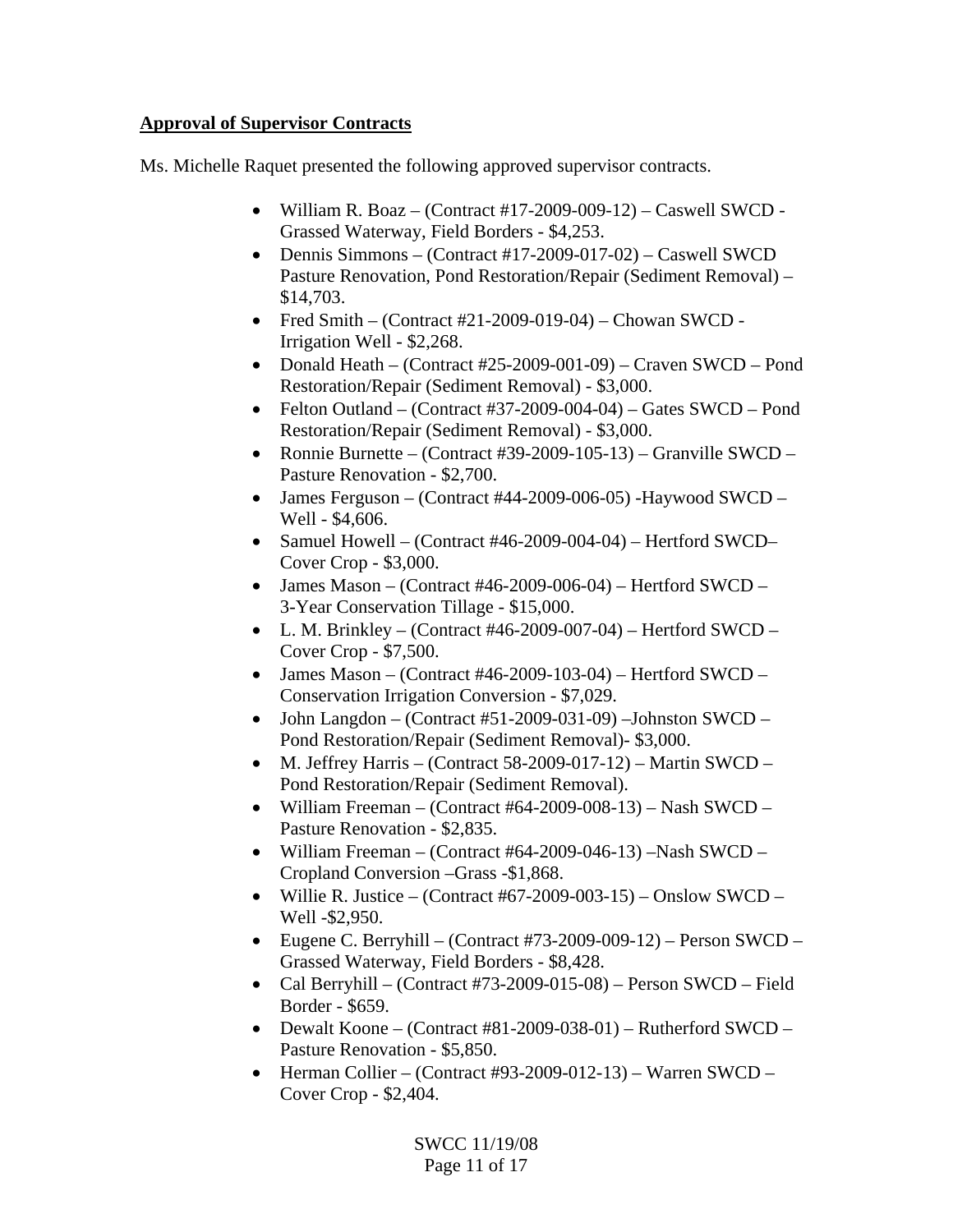- Herman Collier (Contract #93-2009-010-13) Warren SWCD Cover Crop - \$1,186.
- Herman Collier (Contract #93-2009-011-13) Warren SWCD Cover Crop - \$572.
- Herman Collier (Contract #93-2009-419-13) Warren SWCD Pasture Renovation – \$2,500.
- Herman Collier (Contract #96-2009-024-09) Warren SWCD Pasture Renovation - \$2,500.
- Ronald W. Parks (Contract #96-2009-024-09 Wayne SWCD Cropland Conversion – Grass - \$7,126.
- Ronald W. Parks (Contract #96-2009-031-09) Wayne SWCD Pasture Renovation - \$2,280.

# **Question of Conflict of Interest**

Mr. Ed Gavin, attorney and counsel for the SWCC, reported that Martin County supervisor, M. Jeffrey Harris, had a Cost Share Contract #58-2009-017-12. Mr. Harris is married to Soil and Water Conservation Division Director, Pat Harris. Mr. Harris's project is strictly a ministerial function. It is within the Commissions discretion to participate in these projects. Ms. Harris herself, as the division director, is not an employee of the Commission nor does she have any role in this determination of the Commission.

Mr. Gavin stated that any action of the Commission to agree to participate in the ACSP project of Mr. Harris, does not create a conflict of interest on the part of Director Harris or any violation of the State Government Ethic's Act. Also, the division itself, through David Williams, reports directly to the Commission. Any requests from local Soil and Water Conservation Districts for assistance in obtaining compliance with the terms of Agricultural Cost Share projects in view of this fact and practice, Director Harris will have no role in the furtherance of any action taken by the Commission. Mr. Gavin requested that this be stated in the record.

# **District Employee CCAP Job Approval Authority Requests**

Ms. Shelley Baird stated that Community Conservation Assistance Program (CCAP) is still relatively new but has seen many successes. There are 65 participating districts which have received CCAP funds from a variety of sources. There is currently over \$1 million allocated to these districts. There have been 134 contracts submitted and close to \$500,000 encumbered. Some of the most popular BMPs include: cisterns, pet waste receptacles, critical area planting, well closures, and rain gardens.

Ms. Baird emphasized that as more BMPs are installed, there is more need for training, assistance and increasing capacity within districts. Several Design Trainings have been led by NCSU and Division engineers.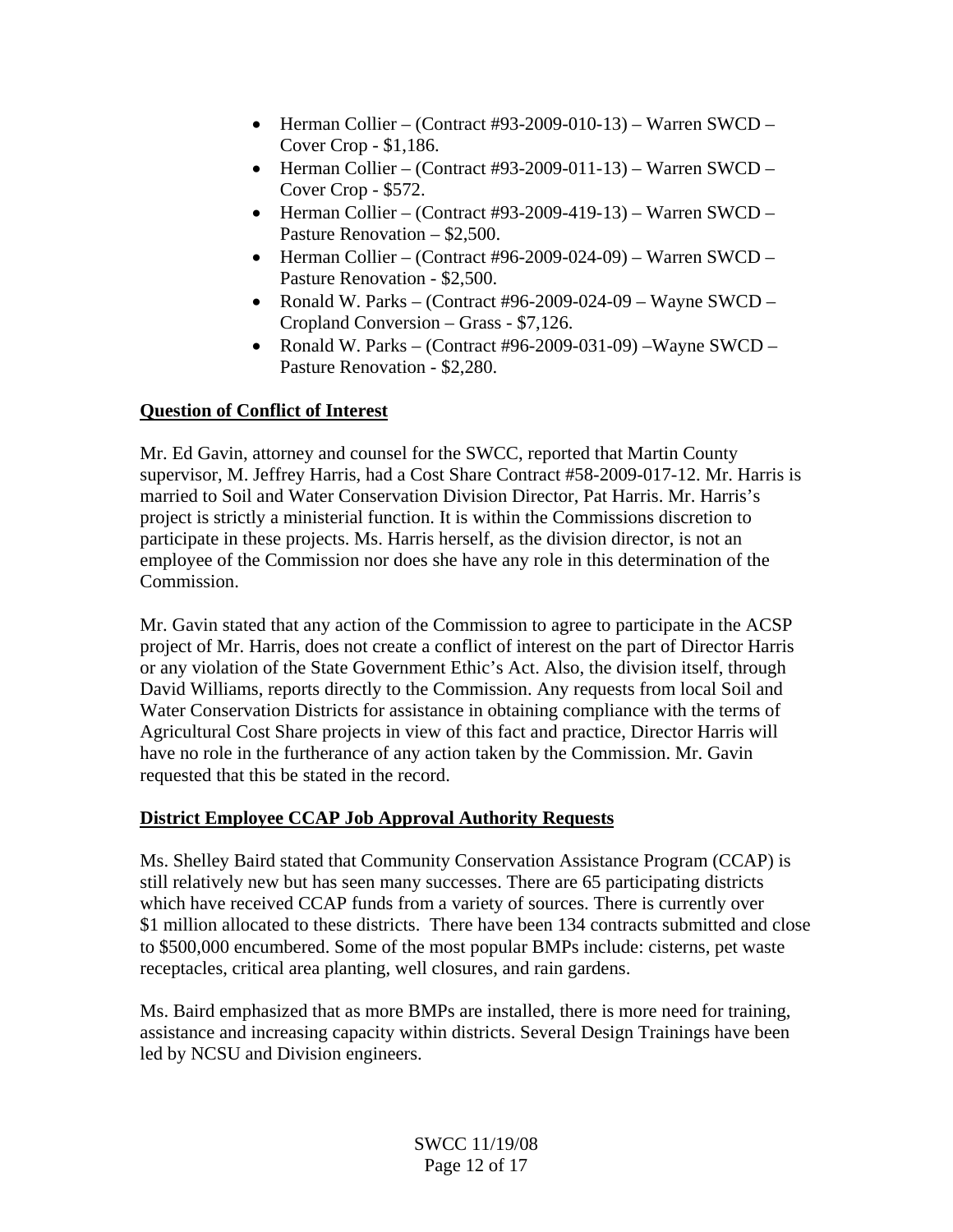Ms. Baird focused her presentation on the details of the CCAP Job Approval Authority process. The original policy was approved in September 2007. The policy has been further defined as more projects are underway. Three regional district-led JAA Workgroups have been held.

Ms. Baird stated that CCAP BMPs have been divided into 4 categories:

1) Engineered BMPs – Requires a Professional Engineer be responsible for their design.

- Bioretention Areas  $(>2500 \text{ sq. ft.})$
- Cisterns  $(>3000 \text{ gal.})$
- **Diversions**
- **Permeable Pavement**
- Stormwater Wetlands  $(>2500 \text{ sq. ft.})$
- **Stream Restoration**
- 2) Backyard BMPs Must be reviewed by NCSU, DSWC or another district employee with appropriate JAA:
	- Backyard Rain Gardens
	- Backyard Wetlands
	- $\blacksquare$  Cisterns

3) NRCS Comparable BMPs –District employees should rely upon their NRCS JAA for a comparable practice:

- Critical Area Planting
- Grassed Swales
- **Impervious Surface Conversion**
- Riparian Buffers
- Streambank and Shoreline Protection
- 4) Other:
	- Abandoned Well Closures –Do not require JAA. They must be completed by a Certified Well Contractor following all applicable rules and regulations.
	- $\blacksquare$  Pet Waste Receptacles JAA will be granted to any district employee who requests it, and as long as they follow all Division and manufacturer's specifications and submit an O&M Plan and location map.

Commissioner Richard Smith made a motion that the CCAP –JAA be approved. Commissioner Bill Pickett provided a second, and the motion carried.

## **CCAP Average Cost List Changes**

Ms. Julie Henshaw reported that a change in the 2009 Average Costs list was needed. Components -need to be added to the Critical area planting, Diversion, and Grassed Swale. The components are as follows:

 $\blacksquare$  Vegetation – mulch netting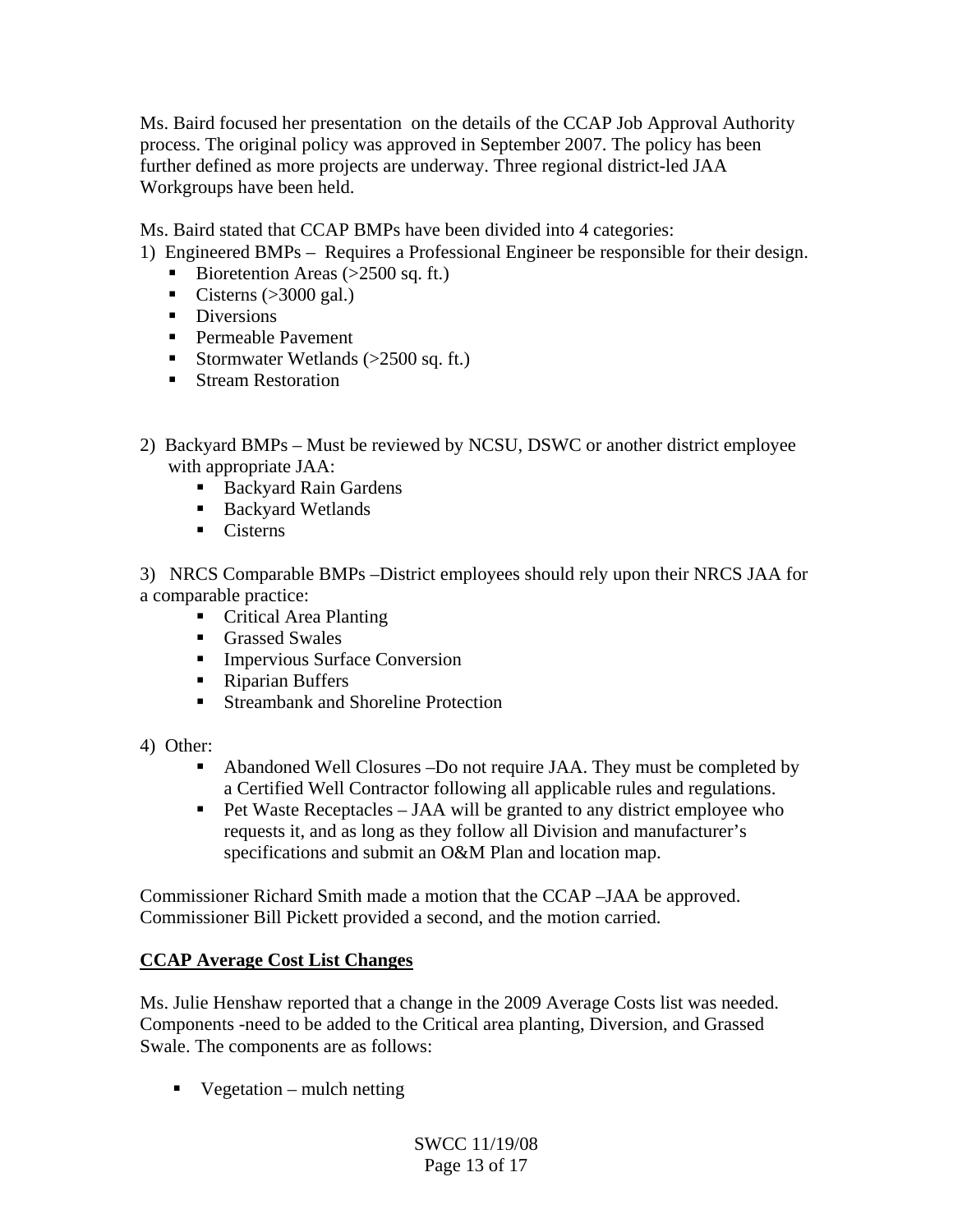- $\blacksquare$  Vegetation mulch, small grain straw
- **Matting Excelsior, installed**

Commissioner Don Cox offered a motion that the components be approved. Commissioner Bobby Stanley provided a second, and the motion carried.

#### **Revision of Commission Policy Regarding Setbacks for CCAP**.

Ms. Julie Henshaw recommended that an additional sentence be added to the following sentence:

 A minimum setback of 20 feet of undisturbed native vegetation or restored Riparian area adjacent to the installed practice is mandatory in all situations.

The addition would read:

 A minimum setback of 20 feet of undisturbed native vegetation or restored Riparian area adjacent to the installed practice is mandatory in all situations. Division staff is authorized to approve contracts with a lesser setback for instances where site conditions make a 20-foot setback infeasible, but the Division may not approve a setback that is less than 10 feet.

Commissioner Bobby Stanley made a motion to approve this additional sentence. Commissioner Ned Hudson provided a second, and the motion carried.

## **CCAP Issue: Wake SWCD, Request for Exception to Commission Policy on Cistern Sizing**

Ms. Julie Henshaw presented the Wake SWCD request for exception regarding the size of a cistern. Ms. Henshaw stated that Wake SWCD has developed a contract (#92-09-502-09) with the Town of Wake Forest Public Works and Utilities Department to install two cisterns through the CCAP Program. There is currently gully erosion at the site due to the significant rooftop runoff that is exiting the building. The cisterns will capture the erosive rooftop runoff and allow the Town to use the recycled water for car and equipment washing and to supply water for a boring machine, street sweeper and brine system.

Ms. Henshaw said that due to the Town's large water demand per day it will require larger cisterns to be more efficient. The district in concurrence with NCSU recommends that two 4,000 gallon cisterns be installed at this building.

The rooftop is 7,200 square feet and cisterns can only be sized up to 1 gallon per square foot of contributing rooftop according to current policy.

Commissioner Don Cox made a motion to approve this exception. Commissioner Manly West provided a second, and the motion carried.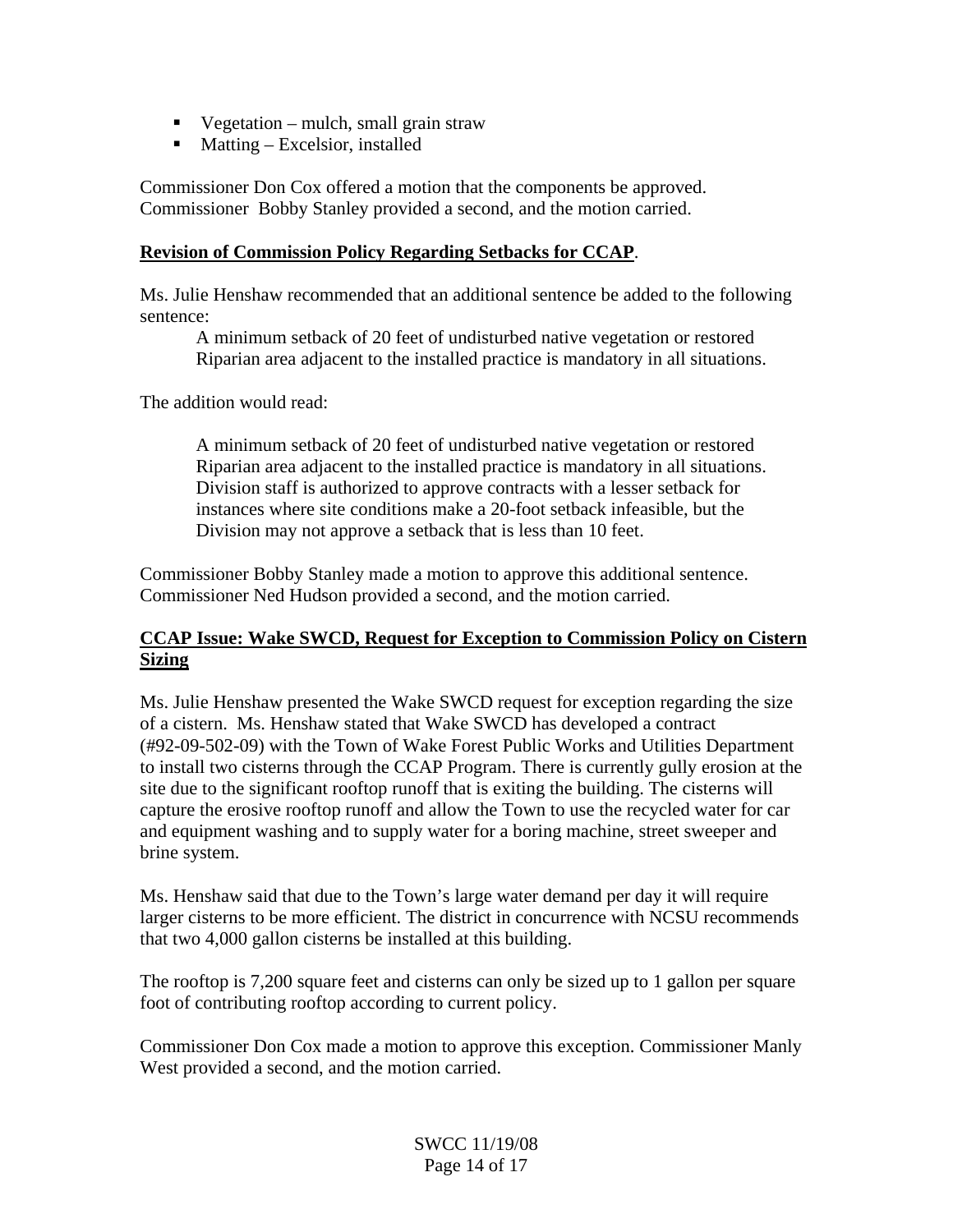## **Request for ACSP Contract of Government Owned Land – Rowan SWCD.**

Ms. Michelle Raquet introduced Mr. Sam Correll of Rowan SWCD and Mr. Eli Beverly, Wildlife Technician, of the Wildlife Resource Commission. These gentlemen were present according with Commission policy.

Rowan SWCD would like to assist a producer, Johnny Moore, who is leasing the NC Wildlife Resource Commission property by properly closing an abandoned waste storage pond. For ACSP, the Commission must approve the contract since the abandoned pond is located on government-owned land.

Commissioner Richard Smith made a motion to approve this request. Commissioner Bobby Stanley provided a second, and the motion carried.

## **Appointment to Local Advisory Committees for Neuse and Tar Pamlico Basins**

Ms. Kelly Ibrahim presented Section 4A –of the Neuse Agricultural Rule .0238 that requests that the Local Advisory Committees (LACs) be appointed by the Commission and the Environmental Management Commission (EMC).

Each LAC is made up of 5 agency positions and 2 farmers.

Commissioner Bobby Stanley made a motion to approve this list. Commissioner Don Cox provided a second, and the motion carried.

## **TRC Recommendations**

Mr. David Williams reported that the Technical Review Committee met on October 30, 2008 at the Chowan County Agricultural Center in Edenton. The next meeting will be February 5, 2009 in Raleigh.

## Land Smoothing Practice

The TRC recommends the Commission approve modifications to the land smoothing cost share practice. The changes would remove the expectation that hoe drains would be eliminated, would require a cover crop in cases where a field crop is not expected to immediately follow the land smoothing, would clarify that burning of crop residue is not allowed if conservation tillage is chosen as the supporting practice, and would clarify that a stable outlet is required for all hoe drains for the life of the practice.

Commissioner Manly West made a motion to approve this recommendation. Commissioner Richard Smith provided a second, and the motion carried.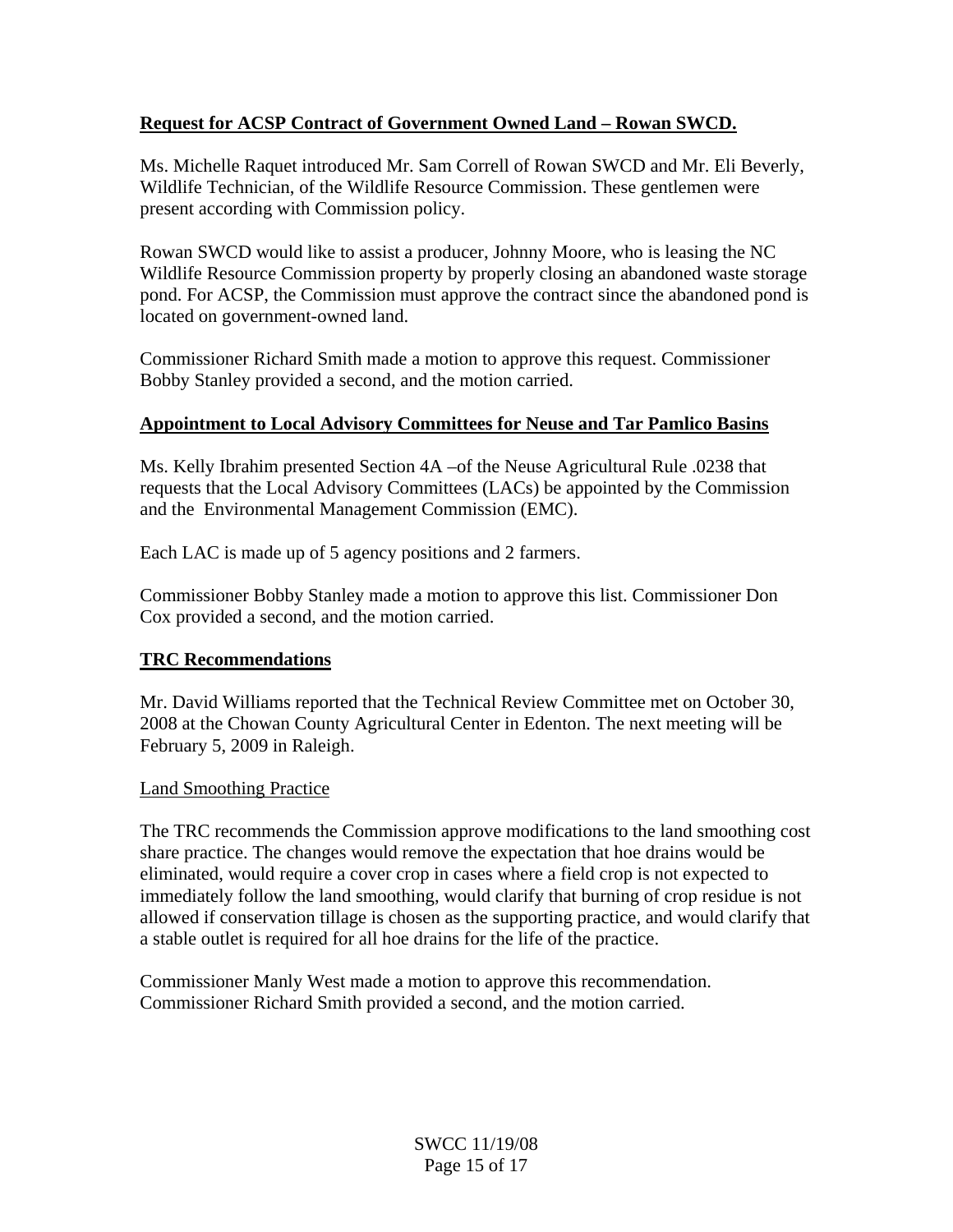## Requirements for Flow Meter for Conservation Irrigation Conversion

The TRC recommends the Commission approve modifications to the Conservation Irrigation Conversion practice. The modifications would clarify the location and purpose for the flow meter and include a recommendation for the participant to develop and implement an irrigation water conservation plan.

Commissioner Bobby Stanley made a motion to approve this recommendation. Commissioner Ned Hudson provided a second, and the motion carried.

Modification of Existing Requirements for Practices Involving Tree Planting (Cropland Conversion, Pastureland Conversion to Trees, Riparian Buffer, and Wetland Restoration System)

The TRC recommends the Commission approve modifications to all cost share practices involving tree planting, including Cropland Conversion, Pastureland Conversion to Trees, Riparian Buffer, and Wetland Restoration System The modification would clarify that chemical release or other recommended competition control measures can be included in the cost share contract. It would also clarify that additional competition control establishment measures could be added through contract supplements if such treatments are prescribed by a registered forester or DFR. The modification would also modify the policies for the Cropland Conversion practice to add NRCS Practice Standard 512 (Pasture and Hayland Planting) as an acceptable alternative specification to the current Conservation Cover Standard (327) for situations where the converted cropland is expected to be used for grazing of haying. Proposed revisions to these four practices are attached.

Commissioner Manly West made a motion to approve this recommendation. Commissioner Bill Pickett provided a second, and the motion carried.

## **Request for ACSP Delegation Authority**

Ms. Michelle Raquet reported that in Program Year 2004, the delegation authority began as a pilot project with 16 districts chosen to participate. The project delegated final approval of ACSP contracts to the SWCD Board of Supervisors. Responsibilities were established for those SWCDs chosen to participate in the project and for Division cost share staff. In 2007, the pilot project was expanded to include fourteen additional SWCDs.

Division cost share staff has identified several delegated districts that should be reconsidered for this status. Reasons for reconsideration include:

 Errors in contracts (i.e. mathematical calculations, wrong average cost, wrong percentage calculated, incomplete designs and job approval authority, and incomplete answers to questions).